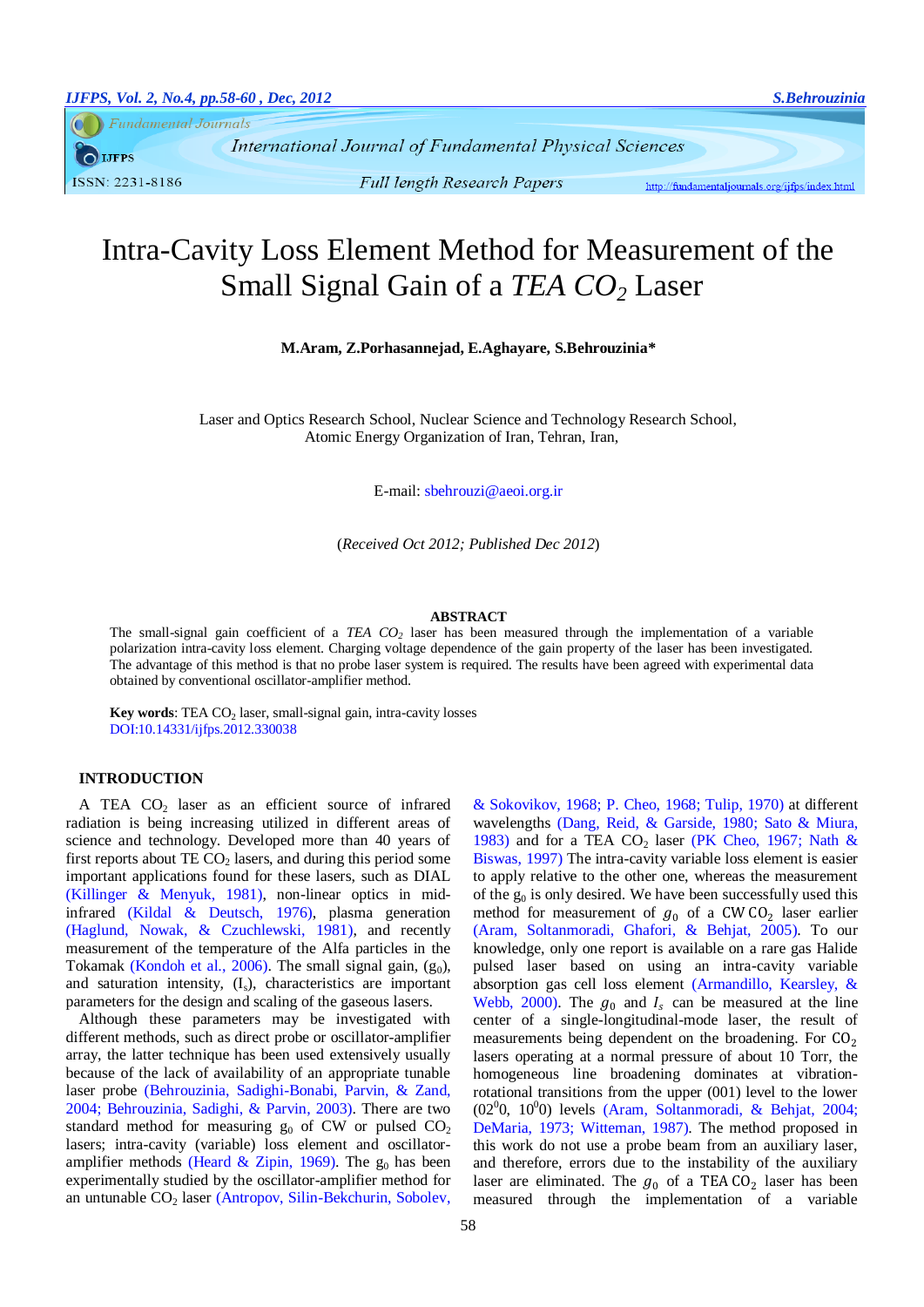polarization intra-cavity loss element. The experimental results have been investigated in some different charging voltage.

## **EXPERIMENTAL SETUP**

The laser cell with optical arrangement is shown in Fig.1.



Fig.1 The optical arrangement of the experimental apparatus.

The TEA cell with two Brewster windows have contains the pair of Aluminum electrodes with active volume  $2 \times 2 \times$ 38  $cm<sup>3</sup>$  and two rows of ten Aluminum pins as spark array pre-ionizers. A simple capacitor using a  $N_2$  pressurized trigatron switch is used for making the electrical excitation pulse and glow discharge [\(Aram, Soltanmoradi, & Behjat,](#page-2-16)  [2004\)](#page-2-16).

The home-made polarization loss element is composed of two Brewster windows which one of them can be rotated around the optical axis of two windows, Fig.2. Two high reflection flat mirrors ( $M_2$  and  $M_3$ ) are used for alignment the axis of loss element and TEA cell. Au coated concave  $(R = 5m)$  mirror  $(M<sub>1</sub>)$  and a flat natural *Ge*  $(M<sub>4</sub>)$ , with 180cm apart from each other, are used as back mirror and out-coupler, respectively.



**Fig.2** Polarization loss element.

The output energy of laser is measured by a LMP5 pyroelectric joule meter via coherent lab master readout with 1 mj precision. The output laser line was  $10P(20)$  most of time without using any line tuning device ,and measured by a *CO<sup>2</sup>* laser grating spectrometer (Optical Engineering Co.), and it is obviously clear because of the kinetics of depopulation of  $CO<sub>2</sub>$  molecule energy levels in high pressure, the  $00^01 \rightarrow$  $10^{0}$  0 transition is dominant to  $00^{0}$  1  $\rightarrow$  02<sup>0</sup> 0 one (Witteman, [1987\)](#page-2-18).

### **RESULTS AND DISCUSSION**

The variation of output energy versus charging voltage is shown in Fig .3.



**Fig.3** The variation of output energy versus charging voltage.

As can be seen, the output energy is increased linearly by increasing of charging voltage in the interval of  $18 \sim 22 \, kV$ . The variation of  $g_0^{max}$  versus charging voltage is shown in Fig .4.



Fig. 4 The variation of  $g_0^{max}$  versus charging voltage.

The maximum value of  $g_0$ ,  $(g_0^{max})$  is increased linearly so, by increasing of charging voltage in that same interval. The,  $g_0^{max}$ , is obtained as following procedure. At first, the loss element tuned at minimum loss which corresponds to the maximum output energy, then by rotating one of its windows and tracing the decreasing output energy using the threshold condition, the maximum small signal gain is derived as following formula:

$$
g_0^{max} = \frac{(-\ln R - 2\ln a_{min} - 4\ln \cos \Delta \upsilon)}{2\ln n}
$$
 (1)

which  $R$  is the reflectivity of Ge out-coupler (53% total),  $\alpha_{min}$  is minimum loss of the element, which is 10% for single pass, and mainly related to the imperfections in windows and construction of the cell,  $\Delta\theta$  is the deviation angle from maximum output relative to threshold condition and  $L_m$  is the length of active medium (45 cm).

The loss of the Brewster windows of the TEA cell isn't included because they had high quality, so the diffraction loss of tube aperture is negligible by assumption of having *TEM00*. Because the single pass time of the cavity is 6 ns and it is smaller than the duration of *TEA CO*<sub>2</sub> gain ( $\gtrsim$  50 *ns*), the time variation of  $g_0$  near the threshold is neglected. As can be